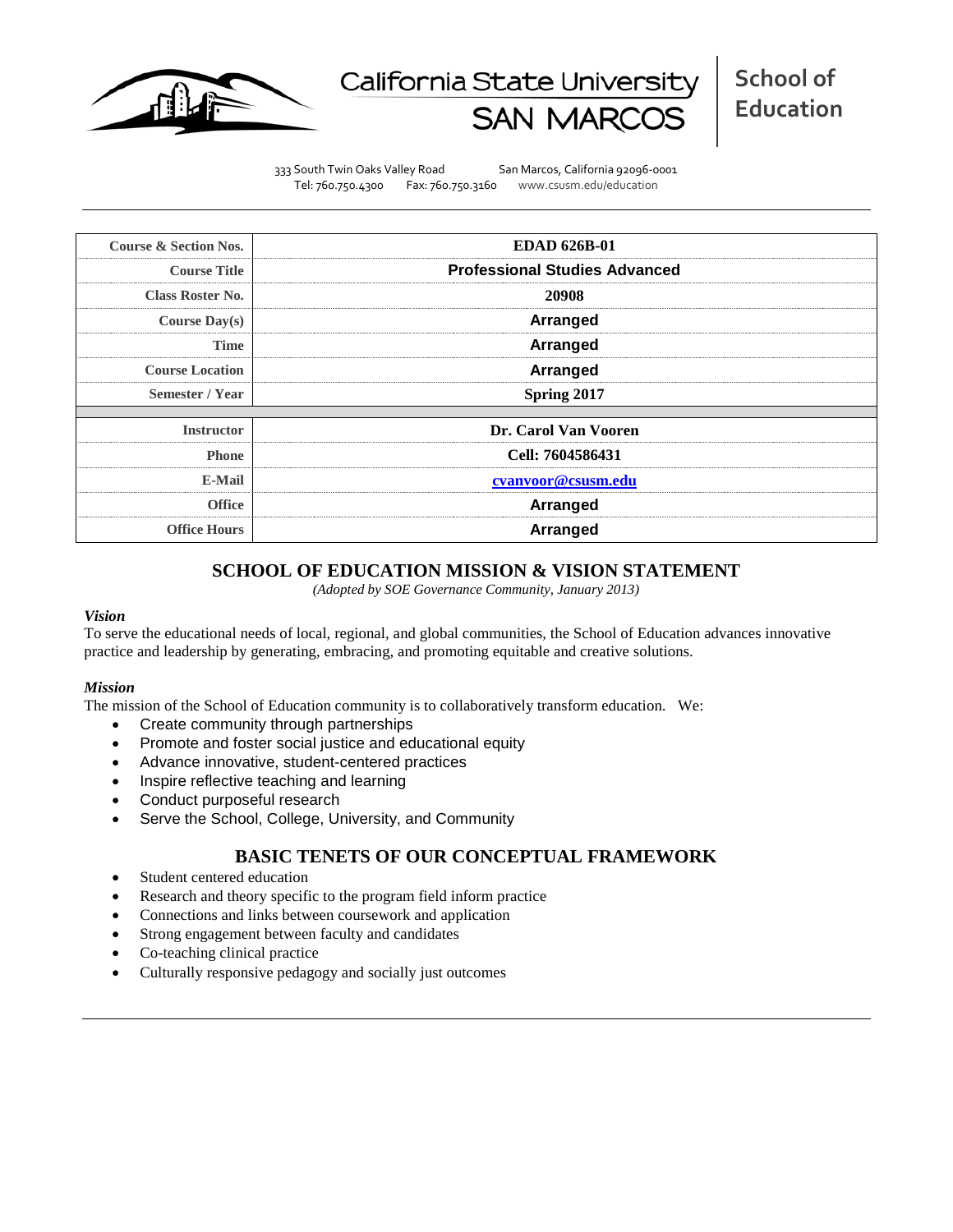# **COURSE DESCRIPTION**

This course provides students with basic on-site experiences appropriate to an entry-level administrator. Students will work closely with an on-site administrator and university faculty in the development and implementation of a plan for field experiences including basic preliminary administrative functions. Students will develop a paper, project, or other product, collaboratively agreed upon with the supervisory team, which integrates learning from the fieldwork and which will be used by the cooperating site. *Graded Credit/ No Credit*

## **Course Prerequisites**

Enrollment in EDAD 616B and EDAD 620

#### **Course Objectives**

Students will design and complete leadership field work aligned with the Preliminary Administrative Services Credential Standards and the California Administrative Performance Expectations in the current semester classes. Students will engage in leadership roles that demonstrate their knowledge and skills in working with students and adults in a school setting.

## **Unique Course Requirements**

Students will engage in a minimum of 15 hours (equivalent of 1 unit) in planning and implementing the leadership field study.

## **Required Texts**

None

# **Cougar Courses**

Online container for course materials and resources.

# **COURSE LEARNING OUTCOMES**

Upon successful completion of this course, students will be able to reflect on the California Administrative Performance Standards and their learning growth as aligned with the EDAD 616B and EDAD 620 courses based on reading, discussions, assignments, and field experience at a school site.

# **Expected Dispositions for the Education Profession**

Assessing a candidate's dispositions within a professional preparation program is recognition that teaching and working with learners of all ages requires not only specific content knowledge and pedagogical skills, but positive attitudes about multiple dimensions of the profession. The School of Education has identified six dispositions – social justice and equity, collaboration, critical thinking, professional ethics, reflective teaching and learning, and life-long learning—and developed an assessment rubric. The Master's in Educational Administration has two additional dispositions: visionary and ready to lead. For each dispositional element, there are three levels of performance - *unacceptable*, *initial target*, and *advanced target*. The description and rubric for the three levels of performance offer measurable behaviors and examples.

The assessment is designed to provide candidates with ongoing feedback for their growth in professional dispositions and includes a self-assessment by the candidate. The dispositions and rubric are presented, explained and assessed in one or more designated courses in each program. In Ed Admin the courses where dispositions are assessed are EDAD 610, EDAD 618A, and EDAD 620. Based upon assessment feedback candidates will compose a reflection that becomes part of the candidate's Teaching Performance Expectation portfolio. Candidates are expected to meet the level of *initial target* during the program.

# **PROGRAM STUDENT LEARNING OUTCOMES (PSLOS)**

The Master of Arts in Education Program assesses four (4) Program Student Learning Outcomes (PSLO).

- **PSLO 1: Professional Dispositions** (EDAD 610, EDAD 618A, & EDAD 620)
- **PSLO 2: Leadership Skills** (Professional Portfolio)
- **PSLO 3: Analyze Research** (EDUC 622)

**PSLO 4: Integrate Research** (EDUC 698)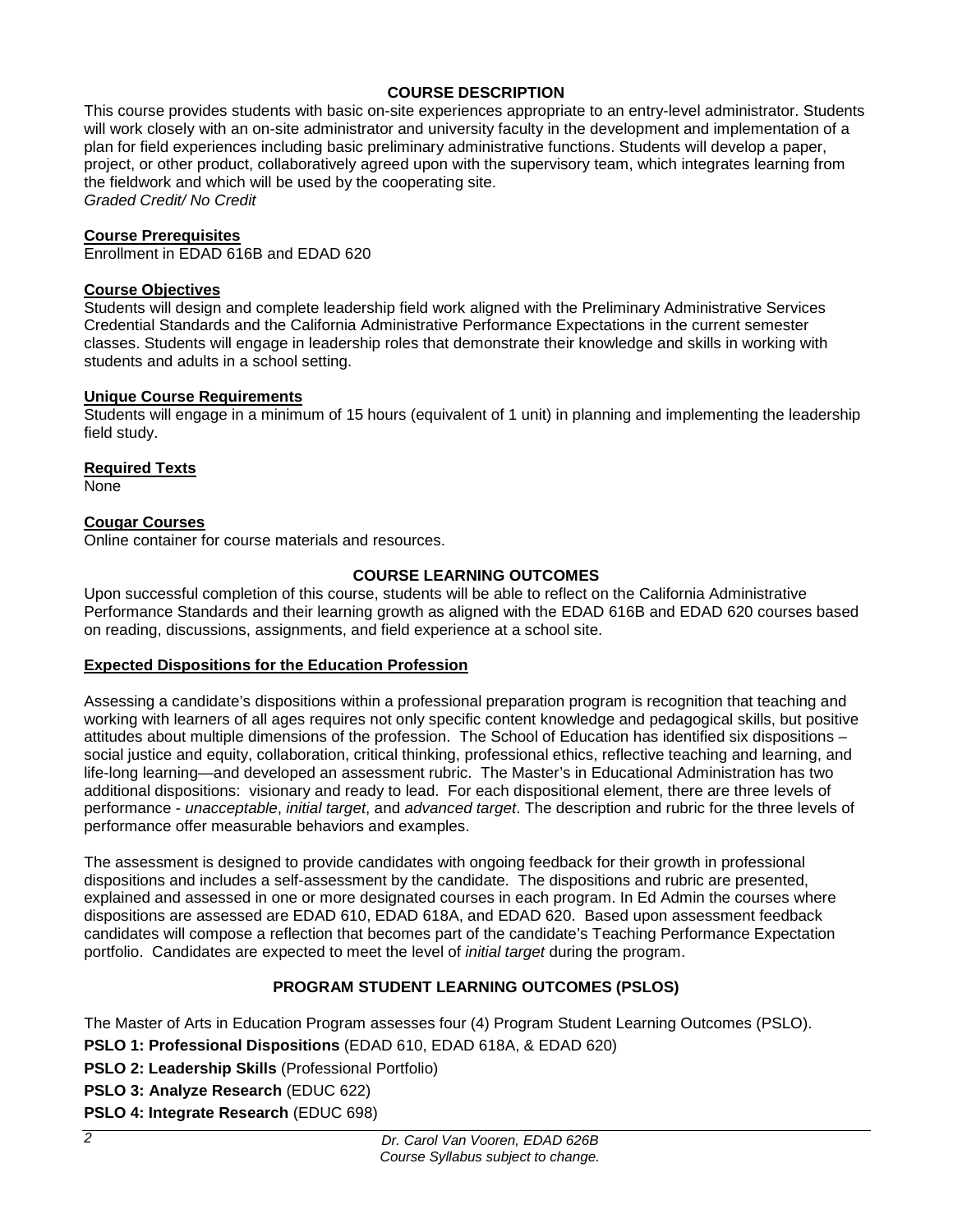The course objectives, assignments, and assessments are also aligned with the CCTC standards for a California Preliminary Administrative Services Credential. This course is designed to help teachers seek skills, knowledge, and attitudes necessary to assist schools and district in implementing effective programs for all students. The successful candidate will be able to merge theory and practice in order to realize a comprehensive and extensive educational program for all students. Candidates will be required to formally match alignment with the following Preliminary Administrative Services Credential standards in this course:

#### *Category III: Field Experiences in the Program*

#### **Program Standard 12: Nature of Field Experiences**

In the administrative services preparation program, candidates participate in practical field experiences that are designed to facilitate the application of theoretical concepts in authentic settings. Each candidate is introduced to the major duties and responsibilities authorized by the administrative services credential as articulated in the *Performance Expectations*. Field experiences include a variety of diverse and realistic settings both in the day-to-day functions of administrators and in longterm policy design and implementation.

#### **Program Standard 13: Guidance, Assistance and Feedback**

The administrative services preparation program sponsor has an effective system by which the candidate's performance is guided, assisted, and evaluated in each field experience. In this system, at least one field/clinical supervisor and at least one program supervisor provide complete, accurate, and timely feedback to the candidate, including constructive suggestions for improvement.

Other standards may also apply to this semester's field experiences as are aligned with Courses EDAD 616B and EDAD 620.

|               | Week 1 | Week 2 | Weeks 3-13 | Week 14 | Week 15 |
|---------------|--------|--------|------------|---------|---------|
| Talk to       |        |        |            |         |         |
| principal     |        |        |            |         |         |
| about a topic |        |        |            |         |         |
| proposal      | X      |        |            |         |         |
| Post Form 1   |        |        |            |         |         |
| in Cougar     |        |        |            |         |         |
| Courses       |        | X      |            |         |         |
| Conduct field |        |        |            |         |         |
| study         |        |        | X          |         |         |
| Collect       |        |        |            |         |         |
| evidence of   |        |        |            |         |         |
| field study   |        |        | X          |         |         |
| Write final   |        |        |            |         |         |
| report        |        |        |            | X       |         |
| Select        |        |        |            |         |         |
| evidence      |        |        |            |         |         |
| documents     |        |        |            | X       |         |
| Submit Form   |        |        |            |         |         |
| 2 with        |        |        |            |         |         |
| signatures    |        |        |            |         | X       |

## **SCHEDULE/COURSE OUTLINE**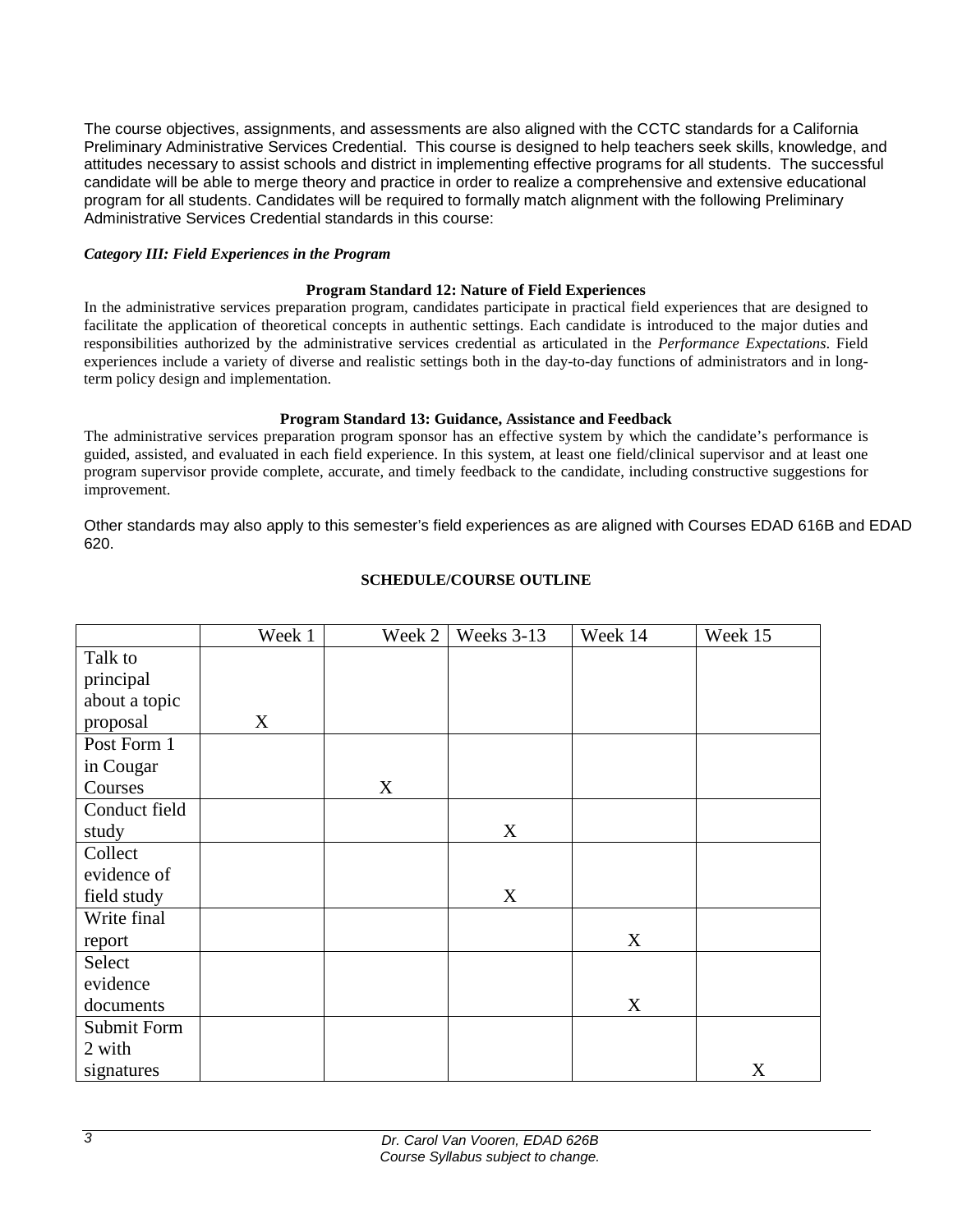# **COURSE REQUIREMENTS AND GRADED COURSE COMPONENTS**

# **Course Assignments**

The candidate will submit Form 1, the field study proposal, by week 2 of the 8 week course. The candidate will submit Form 2, the field study report and reflection, by the 8 week course.

# **Grading Standards**

The course is graded as a Credit/No credit.

## **Final Exam Statement**

There is no final exam in this course.

# **School of Education Attendance Policy**

Due to the dynamic and interactive nature of courses in the School of Education, all candidates are expected to attend all classes and participate actively. At a minimum, candidates must attend more than 80% of class time, or s/he may not receive a passing grade for the course at the discretion of the instructor. Individual instructors may adopt more stringent attendance requirements. Should the candidate have extenuating circumstances, s/he should contact the instructor as soon as possible. *(Adopted by the COE Governance Community, December, 1997).*

## **GENERAL CONSIDERATIONS**

## **CSUSM Academic Honesty Policy**

"Students will be expected to adhere to standards of academic honesty and integrity, as outlined in the Student Academic Honesty Policy. All written work and oral presentation assignments must be original work. All ideas/materials that are borrowed from other sources must have appropriate references to the original sources. Any quoted material should give credit to the source and be punctuated with quotation marks.

Students are responsible for honest completion of their work including examinations. There will be no tolerance for infractions. If you believe there has been an infraction by someone in the class, please bring it to the instructor's attention. The instructor reserves the right to discipline any student for academic dishonesty in accordance with the general rules and regulations of the university. Disciplinary action may include the lowering of grades and/or the assignment of a failing grade for an exam, assignment, or the class as a whole."

Incidents of Academic Dishonesty will be reported to the Dean of Students. Sanctions at the University level may include suspension or expulsion from the University.

# **Plagiarism**

As an educator, it is expected that each candidate will do his/her own work, and contribute equally to group projects and processes. Plagiarism or cheating is unacceptable under any circumstances. If you are in doubt about whether your work is paraphrased or plagiarized see the Plagiarism Prevention for Students website [http://library.csusm.edu/plagiarism/index.html.](http://library.csusm.edu/plagiarism/index.html) If there are questions about academic honesty, please consult the University catalog.

# **Students with Disabilities Requiring Reasonable Accommodations**

Students with disabilities who require reasonable accommodations must seek approval for services by providing appropriate and recent documentation to the Office of Disability Support Services (DSS). This office is in Craven Hall 4300, contact by phone at (760) 750-4905, or TTY (760) 750-4909. Students authorized by DSS to receive reasonable accommodations should meet with their instructor during office hours. Alternatively, in order to ensure confidentiality, in a more private setting.